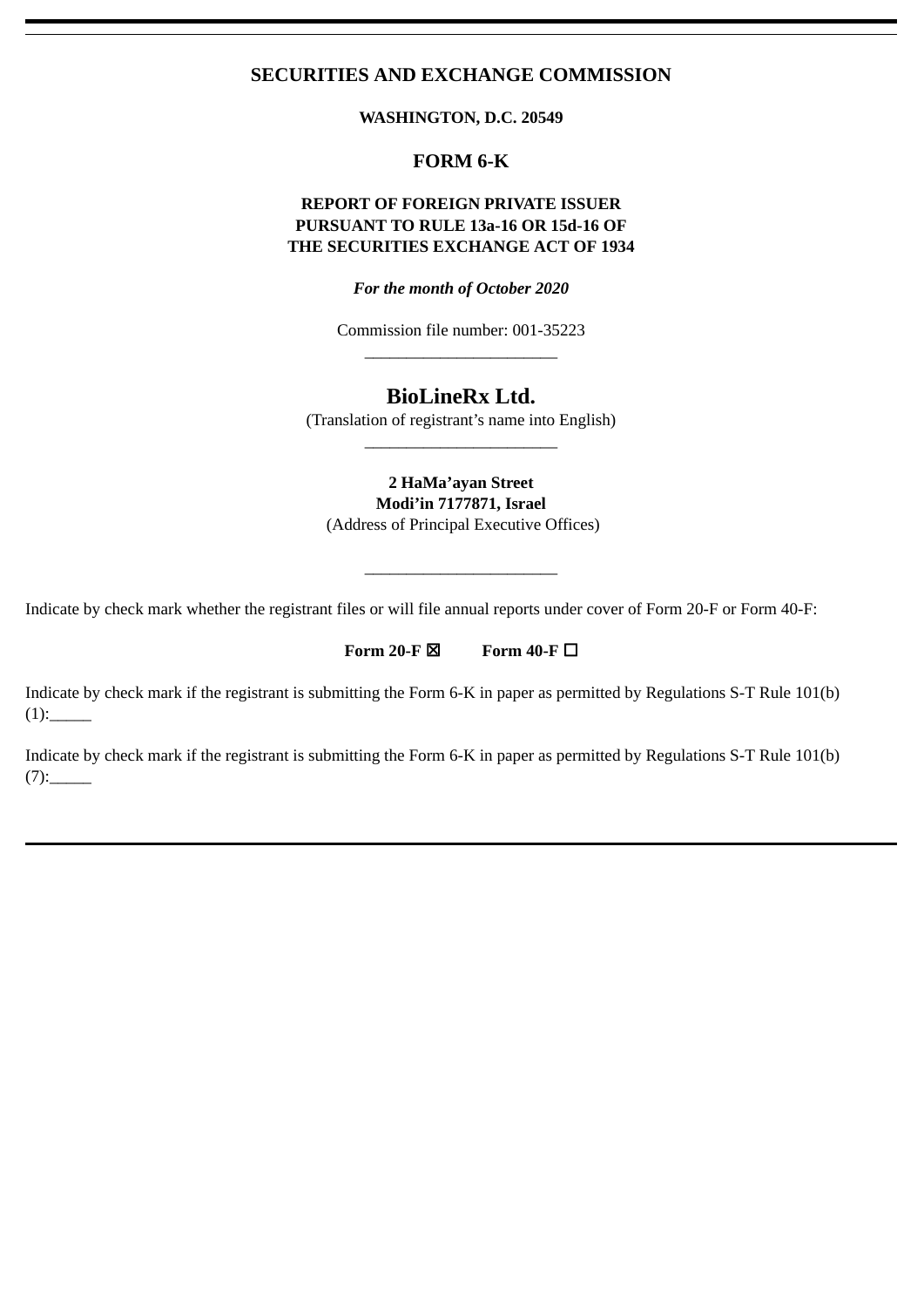On October 29, the registrant issued the press release which is filed as **Exhibit 1** to this Report on Form 6-K.

The first two paragraphs of the press release attached to this Form 6-K is hereby incorporated by reference into all effective registration statements filed by the registrant under the Securities Act of 1933.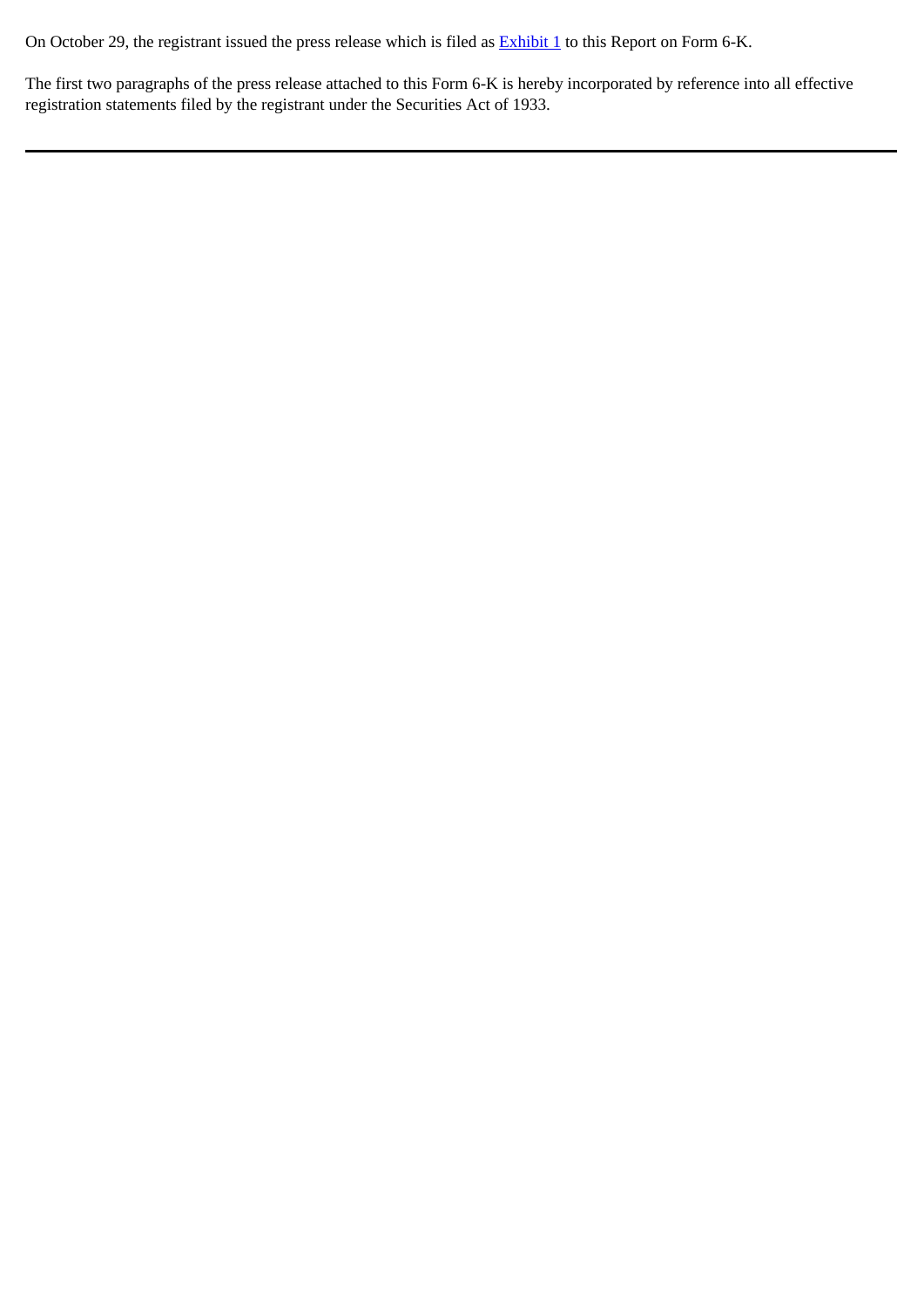Pursuant to the requirements of the Securities Exchange Act of 1934, the registrant has duly caused this report to be signed on its behalf by the undersigned, thereunto duly authorized.

## **BioLineRx Ltd.**

By: /s/ Philip A. Serlin Philip A. Serlin Chief Executive Officer

Dated: October 29, 2020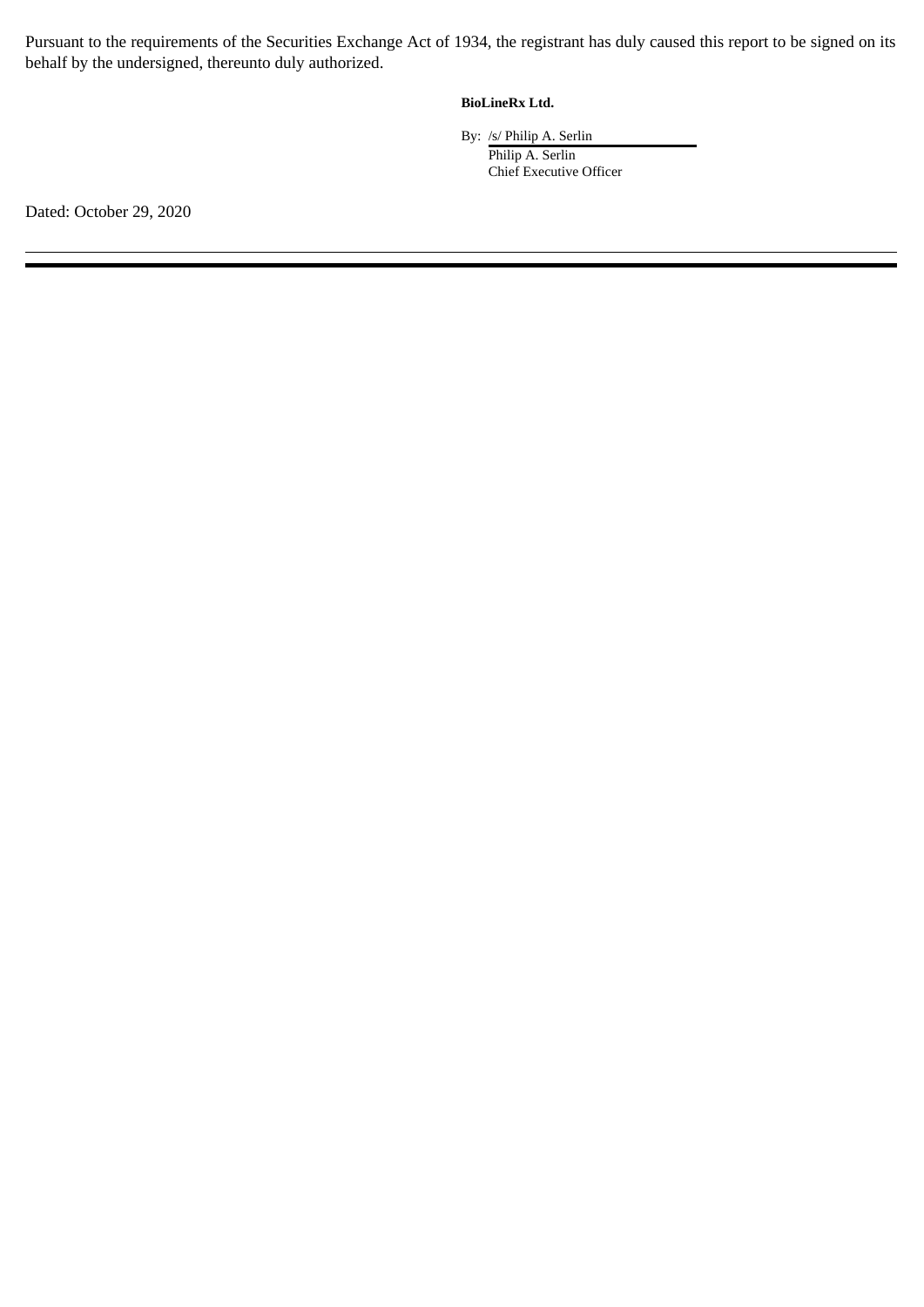<span id="page-3-0"></span>

**For Immediate Release**

### **BioLineRx Announces Initiation of Phase 2 Clinical Trial in First-Line Metastatic Pancreatic Cancer**

## *- Investigator-initiated Phase 2 study, led by Columbia University, to evaluate Motixafortide in combination with LIBTAYO***®** *and chemotherapy in first-line metastatic pancreatic ductal adenocarcinoma -*

Tel Aviv, Israel, October 29, 2020 – BioLineRx Ltd. (NASDAQ/TASE:BLRX), a clinical-stage biopharmaceutical Company focused on oncology, today announced that the Company's lead drug candidate, the CXCR4-inhibitor Motixafortide, will be tested in combination with the anti-PD-1 cemiplimab (LIBTAYO**®**) and standard-of-care chemotherapy (gemcitabine and nabpaclitaxel) in first-line metastatic pancreatic ductal adenocarcinoma (PDAC).

This investigator-initiated Phase 2 study, led by Columbia University, will initially enroll 10-12 PDAC patients, and will be expanded to a total of 40 patients following an evaluation of the initial 10-12 patients based on pre-defined criteria. The primary endpoint of the study is the overall response rate (ORR). Secondary endpoints include safety and tolerability, progression free survival (PFS), duration of clinical benefit (DCR) and overall survival (OS). Data from the study is anticipated in mid-2022.

"Chemotherapy is the current standard of care for patients with metastatic PDAC, however the rates of response and survival remain very low. In addition, although immunotherapy has resulted in a paradigm shift in the treatment of a number of solid tumors, trials with immune checkpoint blockade in PDAC have been disappointing," stated Dr. Gulam Manji, Assistant Professor of Medicine and Director of Pancreas Medical Oncology and Translational Research at Columbia University Vagelos College of Physicians and Surgeons, and lead investigator. "Over several years of pre-clinical research, we have found that combining a CXCR4 inhibitor with immunotherapy and chemotherapy shows promising results in a mouse model of pancreatic cancer. In this regard, Motixafortide, with its high affinity and long receptor occupancy, together with the encouraging preliminary results published from the COMBAT trial, makes it an attractive candidate for a combination therapy with anti-PD-1 and chemotherapy. We look forward to initiating the first clinical trial to treat patients in first-line metastatic PDAC with this promising treatment regimen."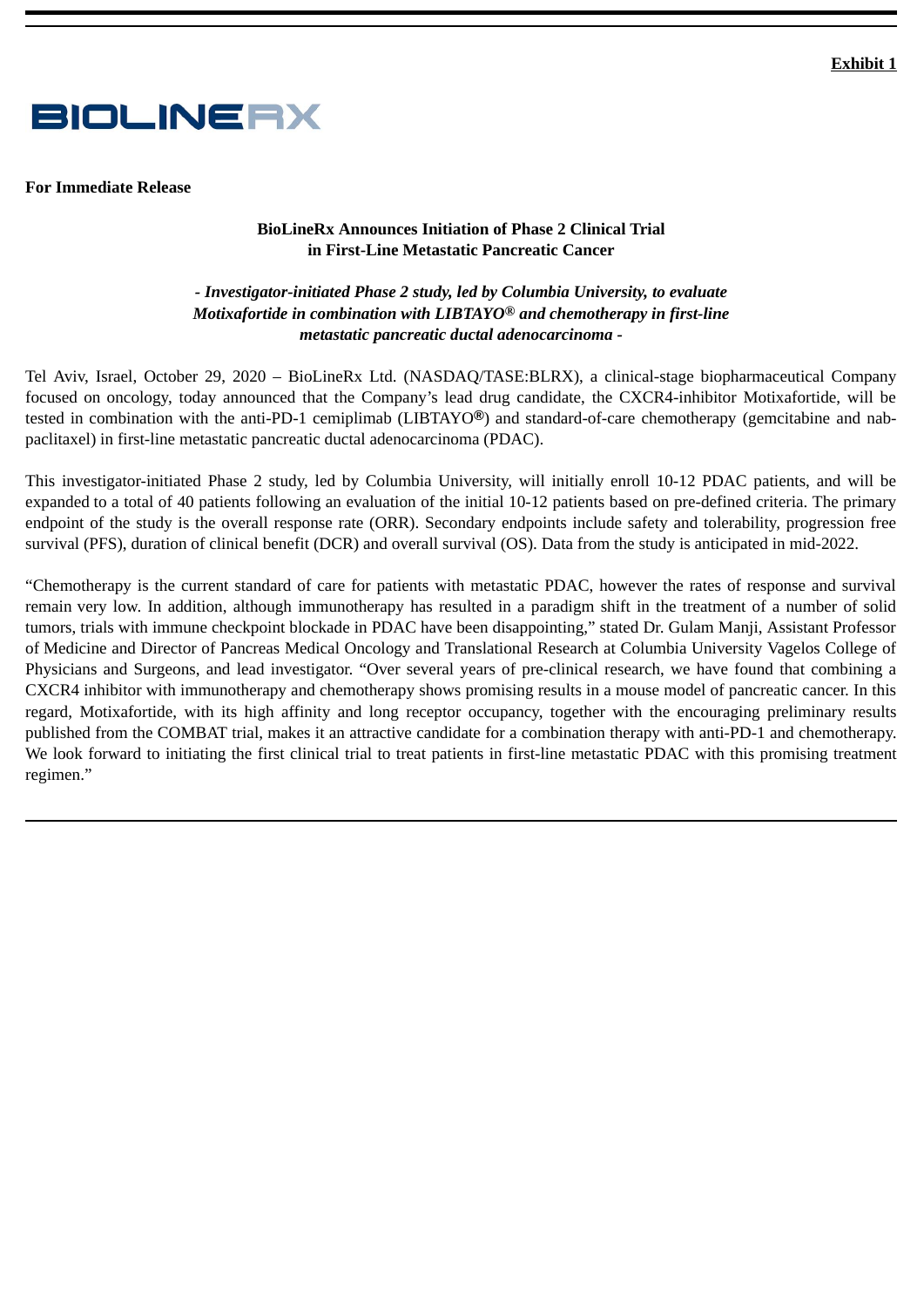"We are excited to collaborate with Dr. Manji on this trial, which will further assess the utility of Motixafortide as the backbone of a potentially promising combination therapy in this challenging cancer indication," stated Philip Serlin, Chief Executive Officer of BioLineRx. "The results reported to date in our ongoing COMBAT-KEYNOTE-202 study, which is evaluating Motixafortide in combination with KEYTRUDA**®** and chemotherapy in second-line metastatic PDAC, demonstrate an encouraging anti-tumor effect when compared to historical data. We are hopeful that we can replicate these improved responses in this first-line study and look forward to data in mid-2022. This is yet another potentially value-creating milestone that further validates Motixafortide's potential ability to treat a range of cancers across all stages of disease."

#### **About Motixafortide in Cancer Immunotherapy**

Motixafortide is targeting CXCR4, a chemokine receptor and a well validated therapeutic target that is over-expressed in many human cancers including PDAC. CXCR4 plays a key role in tumor growth, invasion, angiogenesis, metastasis and therapeutic resistance, and CXCR4 overexpression has been shown to be correlated with poor prognosis.

Motixafortide is a short synthetic peptide used as a platform for cancer immunotherapy with unique features allowing it to function as a best-in-class antagonist of CXCR4. It shows high-affinity, long receptor occupancy and acts as an inverse agonist.

In a number of clinical and preclinical studies, Motixafortide has been shown to affect multiple modes of action in "cold" tumors, including immune cell trafficking, tumor infiltration by immune effector T cells, and reduction in immunosuppressive cells (such as MDSCs) within the tumor niche, turning "cold" tumors, such as pancreatic cancer, into "hot" (i.e., sensitizing them to immune checkpoint inhibitors and chemotherapy).

#### **About Pancreatic Cancer**

Pancreatic cancer has a low rate of early diagnosis and a poor prognosis. Its incidence rate in the US is estimated at 3.2% of new cancer cases. In 2018, approximately 450,000 individuals globally were diagnosed with this condition, 55,000 of them in the US; and the incidence of pancreatic cancer is expected to continue to increase. Symptoms are usually non-specific and as a result, pancreatic cancer is often not diagnosed until it reaches an advanced stage. Surgical resection does not offer adequate treatment since only 20% of patients have resectable tumors at the time of diagnosis. Even among patients who undergo resection for pancreatic cancer and have tumor-free margins, the five-year survival rate is only 10%-25%. The overall five-year survival rate among pancreatic cancer patients is 10%, which constitutes the highest mortality rate among solid tumor malignancies. The overall median survival is less than one year from diagnosis, highlighting the need for the development of new therapeutic options.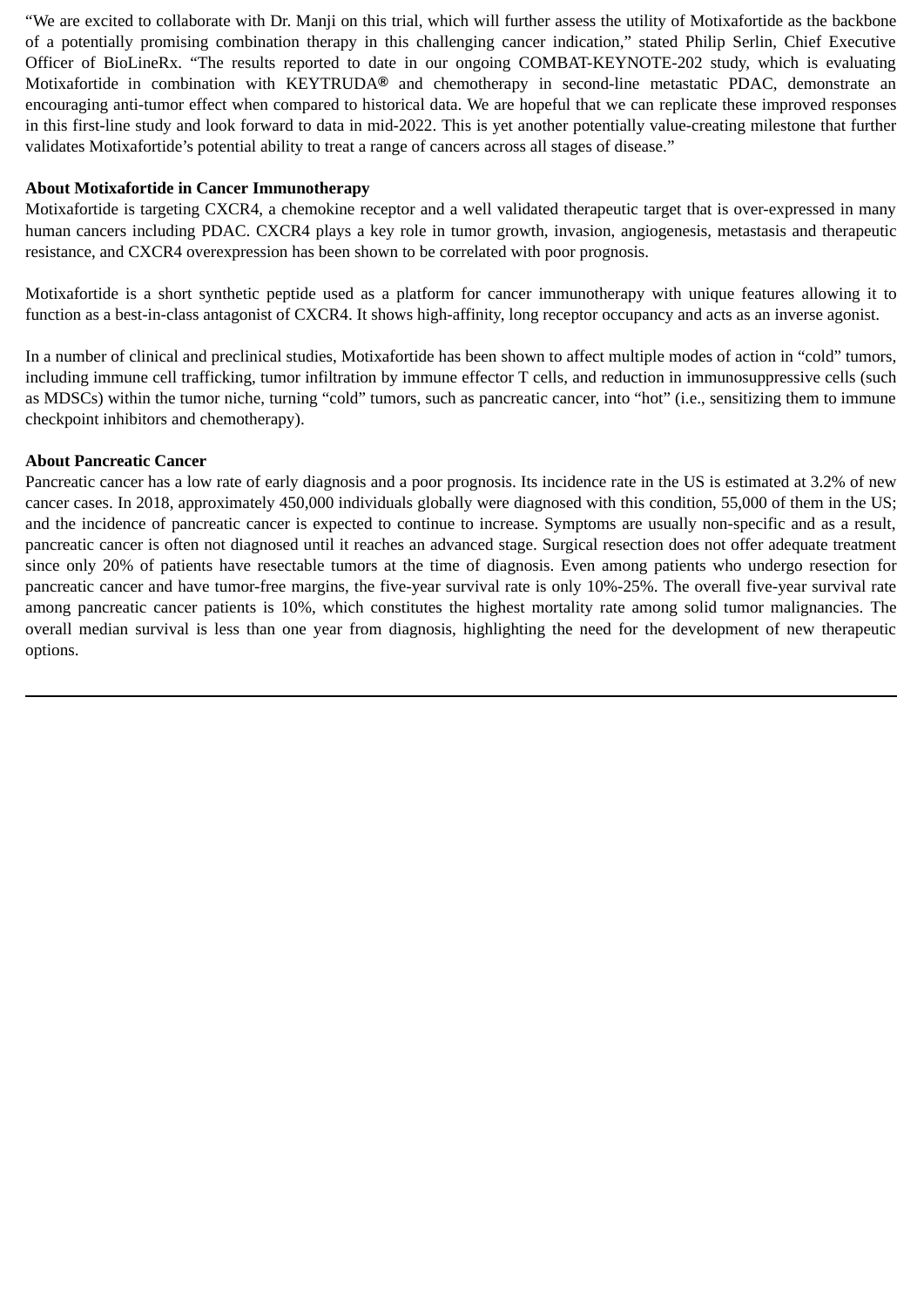Despite advances in chemotherapeutics and immunotherapy, increases in median and overall survival rates in pancreatic cancer have been modest. Pancreatic cancer remains an area of unmet medical need, with no new approved therapies since the approval of nab-paclitaxel (Abraxane®) in combination with gemcitabine for first-line treatment in 2013 and Onivyde® in combination with fluorouracil and leucovorin for second-line treatment in 2015. The limited clinical benefits demonstrated by these existing standard treatment options reinforce the need for additional approaches.

# **About BioLineRx**

BioLineRx Ltd. (NASDAQ/TASE: BLRX) is a late clinical-stage biopharmaceutical company focused on oncology. The Company's business model is to in-license novel compounds, develop them through clinical stages, and then partner with pharmaceutical companies for further clinical development and/or commercialization.

The Company's lead program, Motixafortide (BL-8040), is a cancer therapy platform currently being evaluated in a Phase 2a study for the treatment of pancreatic cancer in combination with KEYTRUDA® and chemotherapy under a collaboration agreement with MSD. Motixafortide is also being evaluated in a Phase 3 study in stem cell mobilization for autologous bonemarrow transplantation and a Phase 2b study in consolidation AML.

BioLineRx is developing a second oncology program, AGI-134, an immunotherapy treatment for multiple solid tumors that is currently being investigated in a Phase 1/2a study.

For additional information on BioLineRx, please visit the Company's website at www.biolinerx.com, where you can review the Company's SEC filings, press releases, announcements and events. BioLineRx industry updates are also regularly updated on Facebook, Twitter, and LinkedIn.